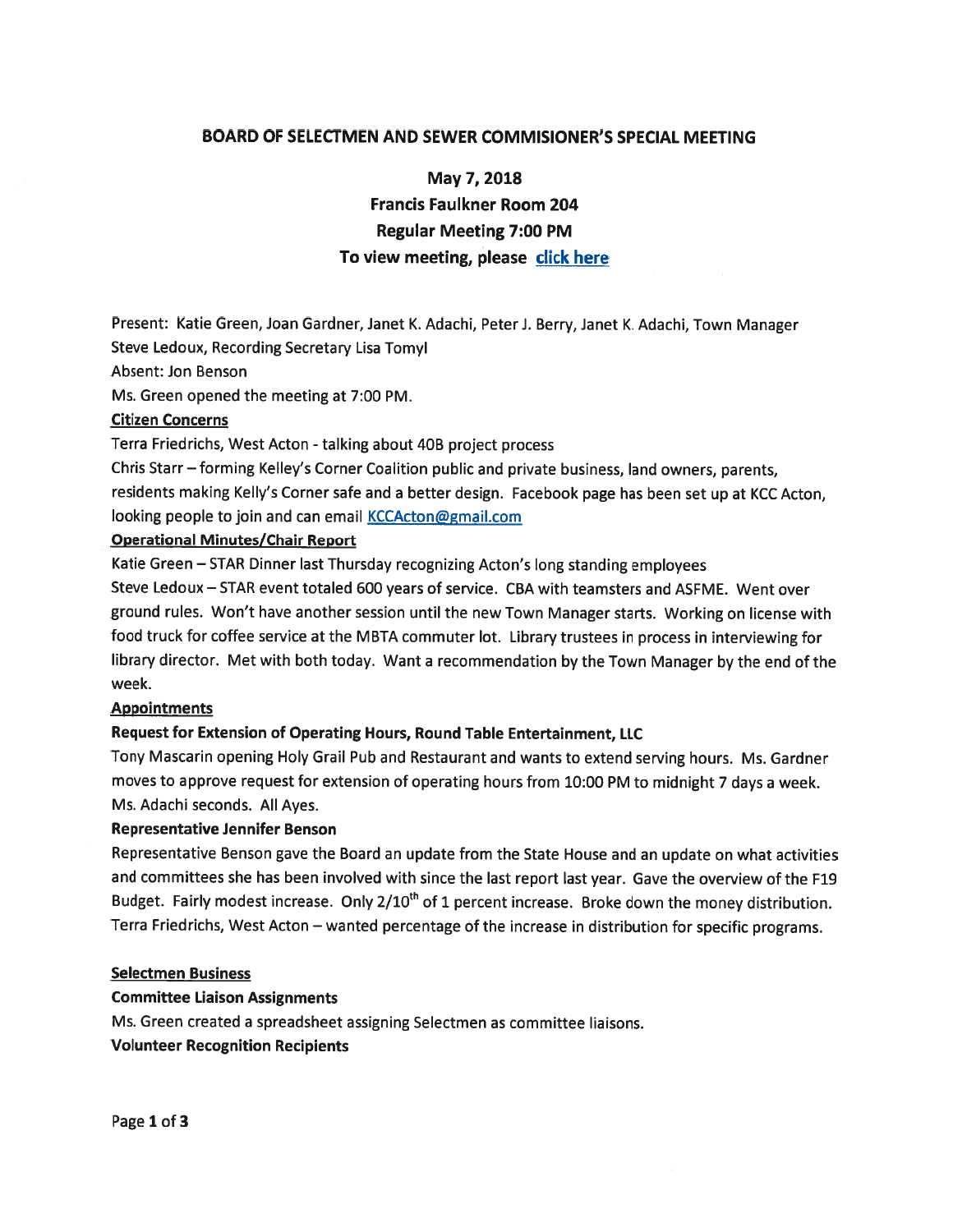Friday is all set — citations are signed for each recipient. 5:30 — 7:30 PM. Each Selectmen will announce their candidate and <sup>g</sup>ive <sup>a</sup> little background as to why they were nominated. Each Selectman announced their nominee:

Joan Gardner— Bill Klauer, Historical and Cemetery Commissions

Peter Berry—Susan Mitchell-Hardt, CPC

Janet Adachi — Bob Guba, Land Stewardship Committee

Katie Green —Joe Will, Recreation Commission, Dog Park Committee, Land Stewardship Committee Jon Benson — Bob Evans, Finance Committee and School Committee

# Request for Waiver of Sewer Privilege Fees, Craftsman Village Acton

Terra Friedrichs, West Acton — doesn't believe it is an affordable housing unit they are luxury units with gas fireplaces — developer is making 500K and affordable units at 250K. So developer is making millions of dollars. Suggest to not approving request.

Mr. Berry commented that the units are 2000 sq ft and <sup>2</sup> units will sell for 215K.

Ms. Adachi moves to gran<sup>t</sup> the waiver provided the developer pays back taxes, Ms. Gardner seconds. All Ayes

#### Kelley's Corner Infrastructure Discussion

Andy Brockaway Chair of KCSC. Vote at TM fell short. Gave <sup>a</sup> review of the results of the Town Meeting vote and future <sup>p</sup>lanning and discussions up to know. Looking for <sup>a</sup> date for <sup>a</sup> future public forum possible in June orJuly. Jon Benson attended the recent MPO meeting to <sup>g</sup>ive an update as far as how the project sits. Katie reported on the email that Roland had sent to the BOS about the future of the project and the possibility of losing the TIP and what Town Meeting to pu<sup>t</sup> the article on again. Ms. Adachi is supporting moving forward to the 25% design

Mr. Berry is in favor of moving forward — need to work with people who have issues with the turning lanes and the trees before going before the DOT hearing

Ms. Gardner is in favor of moving forward

Ms. Green is in favor of moving forward

Chris Starr — representing KCC. Want Kelley's Corner improved. Differ in how this change will happen and how much this will cost the Town of Acton. The corner will turn into <sup>a</sup> warzone and businesses will suffer for two years (during construction) as it will be turned over to the state. Feels the promise that the Selectmen will protect the business is hollow since most of the project will be overseen by the state. Feels that the work will pu<sup>t</sup> children in harm's way. His tenant's life will be destroyed with the construction. Would hope the Selectmen would listen to the people to have <sup>a</sup> more local control. Thinks that improvements can ge<sup>t</sup> started now. People really need to understand the costs. Need to take another look at the plan.

Mike Gowing, Harris Street — supports Mr. Starr's comments — 25% <sup>p</sup>lan is for now — don't wait for the additional 75%.

Terra Friedrichs, West Acton — should ask for more time to ge<sup>t</sup> the design "we" want. Do "we" want <sup>a</sup> slower KelIey's Corner or <sup>a</sup> faster Kelley's Corner and urges BOS to not move forward with the 25%. Chris Bailey par<sup>t</sup> owner of Bueno <sup>y</sup> Sano — drove in from Sandwich and wanted to express his dismay how the progression of this project is going.

Page 2 of 3